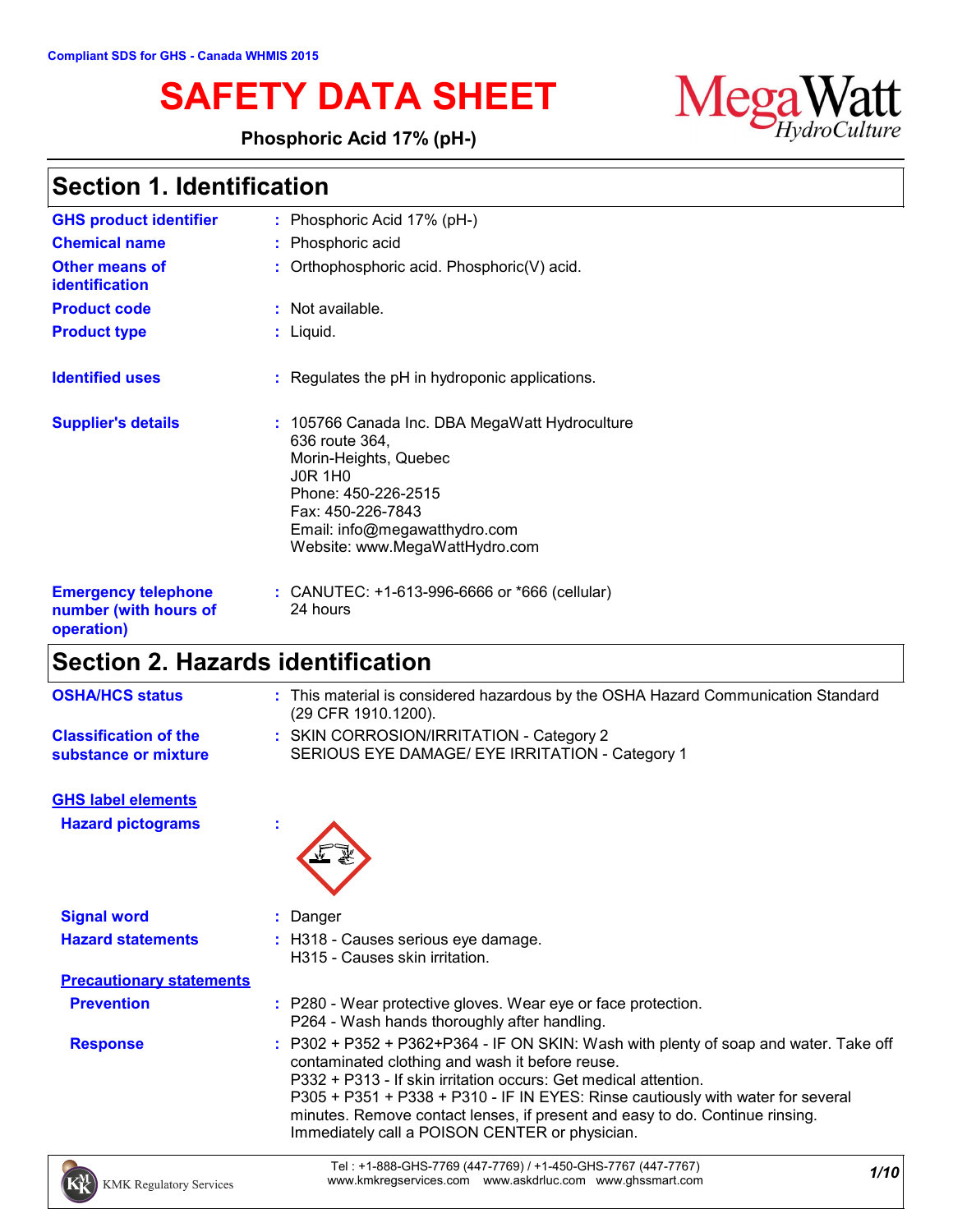

#### **Section 2. Hazards identification**

| <b>Storage</b>                                                 | : Not applicable. |
|----------------------------------------------------------------|-------------------|
| <b>Disposal</b>                                                | : Not applicable. |
| <b>Physical hazards not</b><br>otherwise classified<br>(PHNOC) | : None known.     |
| <b>Health hazards not</b><br>otherwise classified<br>(HHNOC)   | : None known.     |

## **Section 3. Composition/information on ingredients**

| <b>Substance/mixture</b>                       | : Mixture                                   |
|------------------------------------------------|---------------------------------------------|
| <b>Chemical name</b>                           | : Phosphoric acid                           |
| <b>Other means of</b><br><i>identification</i> | : Orthophosphoric acid. Phosphoric(V) acid. |

#### **CAS number/other identifiers**

| <b>CAS number</b>      | $: 7664-38-2$    |                |                   |
|------------------------|------------------|----------------|-------------------|
| <b>Product code</b>    | : Not available. |                |                   |
| <b>Ingredient name</b> |                  | $\frac{9}{6}$  | <b>CAS number</b> |
| Phosphoric acid        |                  | $\geq 10 - 25$ | 7664-38-2         |

#### **Any concentration shown as a range is to protect confidentiality or is due to batch variation.**

**There are no additional ingredients present which, within the current knowledge of the supplier and in the concentrations applicable, are classified as hazardous to health or the environment and hence require reporting in this section.**

**Occupational exposure limits, if available, are listed in Section 8.**

#### **Section 4. First aid measures**

|                     | <b>Description of necessary first aid measures</b>                                                                                                                                                                                                                                                                                                                                                                                                                                                                                                                                                                                                                                                                                 |
|---------------------|------------------------------------------------------------------------------------------------------------------------------------------------------------------------------------------------------------------------------------------------------------------------------------------------------------------------------------------------------------------------------------------------------------------------------------------------------------------------------------------------------------------------------------------------------------------------------------------------------------------------------------------------------------------------------------------------------------------------------------|
| <b>Eye contact</b>  | : Get medical attention immediately. Call a poison center or physician. Immediately flush<br>eyes with plenty of water, occasionally lifting the upper and lower eyelids. Check for and<br>remove any contact lenses. Continue to rinse for at least 20 minutes. Chemical burns<br>must be treated promptly by a physician.                                                                                                                                                                                                                                                                                                                                                                                                        |
| <b>Inhalation</b>   | : Get medical attention immediately. Call a poison center or physician. Remove victim to<br>fresh air and keep at rest in a position comfortable for breathing. If it is suspected that<br>fumes are still present, the rescuer should wear an appropriate mask or self-contained<br>breathing apparatus. If not breathing, if breathing is irregular or if respiratory arrest<br>occurs, provide artificial respiration or oxygen by trained personnel. It may be<br>dangerous to the person providing aid to give mouth-to-mouth resuscitation. If<br>unconscious, place in recovery position and get medical attention immediately. Maintain<br>an open airway. Loosen tight clothing such as a collar, tie, belt or waistband. |
| <b>Skin contact</b> | : Get medical attention immediately. Call a poison center or physician. Flush<br>contaminated skin with plenty of water. Wash contaminated clothing thoroughly with<br>water before removing it, or wear gloves. Continue to rinse for at least 20 minutes.<br>Chemical burns must be treated promptly by a physician. Wash clothing before reuse.<br>Clean shoes thoroughly before reuse.                                                                                                                                                                                                                                                                                                                                         |

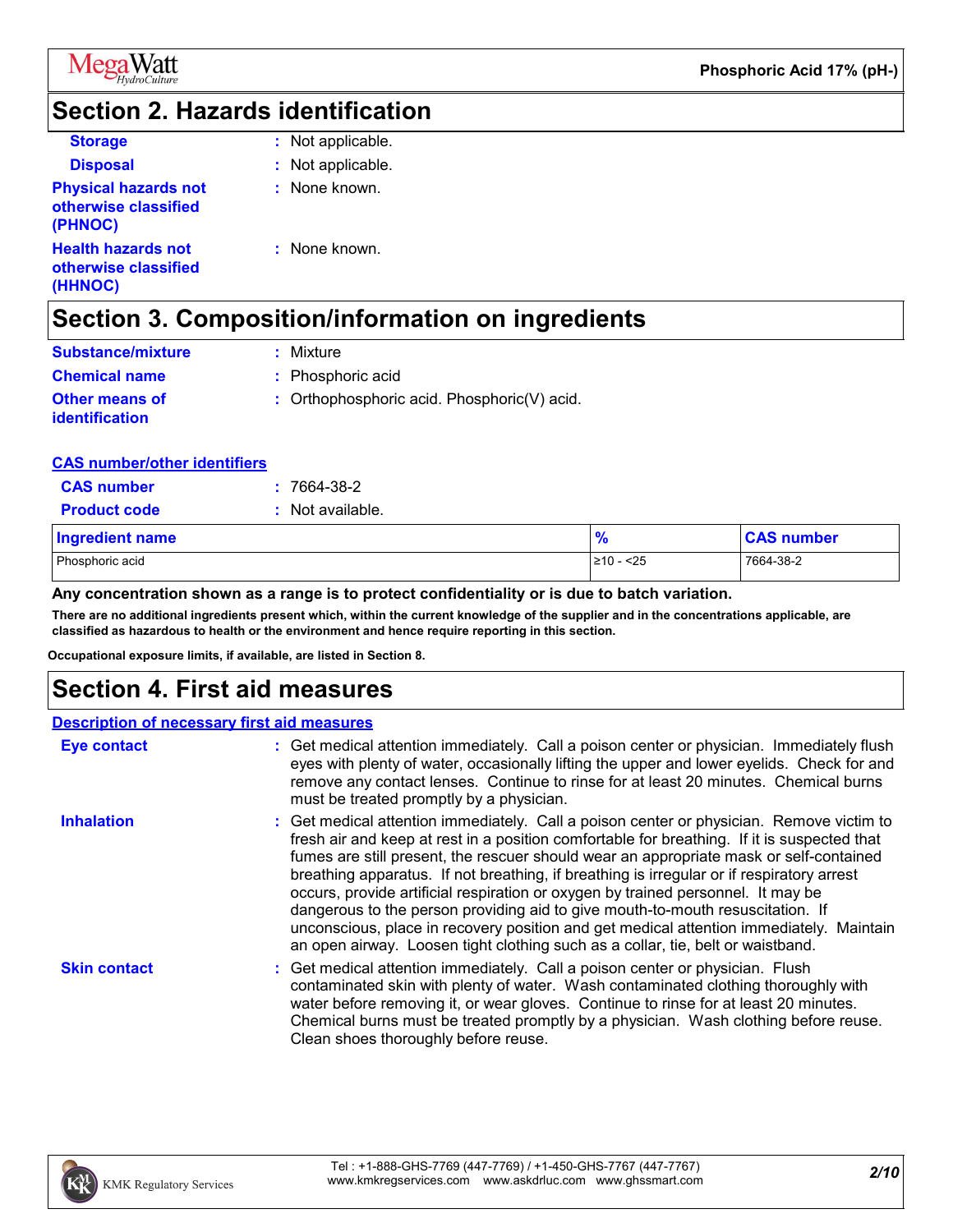

#### **Section 4. First aid measures**

**Ingestion :**

Get medical attention immediately. Call a poison center or physician. Wash out mouth with water. Remove dentures if any. Remove victim to fresh air and keep at rest in a position comfortable for breathing. If material has been swallowed and the exposed person is conscious, give small quantities of water to drink. Stop if the exposed person feels sick as vomiting may be dangerous. Do not induce vomiting unless directed to do so by medical personnel. If vomiting occurs, the head should be kept low so that vomit does not enter the lungs. Chemical burns must be treated promptly by a physician. Never give anything by mouth to an unconscious person. If unconscious, place in recovery position and get medical attention immediately. Maintain an open airway. Loosen tight clothing such as a collar, tie, belt or waistband.

| <b>Most important symptoms/effects, acute and delayed</b> |                                                                                                                                                                                                                                                                                                                                                                                                                 |  |  |  |
|-----------------------------------------------------------|-----------------------------------------------------------------------------------------------------------------------------------------------------------------------------------------------------------------------------------------------------------------------------------------------------------------------------------------------------------------------------------------------------------------|--|--|--|
| <b>Potential acute health effects</b>                     |                                                                                                                                                                                                                                                                                                                                                                                                                 |  |  |  |
| <b>Eye contact</b>                                        | : Causes serious eye damage.                                                                                                                                                                                                                                                                                                                                                                                    |  |  |  |
| <b>Inhalation</b>                                         | : No known significant effects or critical hazards.                                                                                                                                                                                                                                                                                                                                                             |  |  |  |
| <b>Skin contact</b>                                       | : Causes skin irritation.                                                                                                                                                                                                                                                                                                                                                                                       |  |  |  |
| <b>Ingestion</b>                                          | : No known significant effects or critical hazards.                                                                                                                                                                                                                                                                                                                                                             |  |  |  |
| <b>Over-exposure signs/symptoms</b>                       |                                                                                                                                                                                                                                                                                                                                                                                                                 |  |  |  |
| <b>Eye contact</b>                                        | : Adverse symptoms may include the following:<br>pain<br>watering<br>redness                                                                                                                                                                                                                                                                                                                                    |  |  |  |
| <b>Inhalation</b>                                         | : No known significant effects or critical hazards.                                                                                                                                                                                                                                                                                                                                                             |  |  |  |
| <b>Skin contact</b>                                       | : Adverse symptoms may include the following:<br>pain or irritation<br>redness<br>blistering may occur                                                                                                                                                                                                                                                                                                          |  |  |  |
| <b>Ingestion</b>                                          | Adverse symptoms may include the following:<br>stomach pains                                                                                                                                                                                                                                                                                                                                                    |  |  |  |
|                                                           | Indication of immediate medical attention and special treatment needed, if necessary                                                                                                                                                                                                                                                                                                                            |  |  |  |
| <b>Notes to physician</b>                                 | : Treat symptomatically. Contact poison treatment specialist immediately if large<br>quantities have been ingested or inhaled.                                                                                                                                                                                                                                                                                  |  |  |  |
| <b>Specific treatments</b>                                | : No specific treatment.                                                                                                                                                                                                                                                                                                                                                                                        |  |  |  |
| <b>Protection of first-aiders</b>                         | : No action shall be taken involving any personal risk or without suitable training. If it is<br>suspected that fumes are still present, the rescuer should wear an appropriate mask or<br>self-contained breathing apparatus. It may be dangerous to the person providing aid to<br>give mouth-to-mouth resuscitation. Wash contaminated clothing thoroughly with water<br>before removing it, or wear gloves. |  |  |  |

**See toxicological information (Section 11)**

### **Section 5. Fire-fighting measures**

| <b>Extinguishing media</b>             |                                                                 |
|----------------------------------------|-----------------------------------------------------------------|
| <b>Suitable extinguishing</b><br>media | : Use an extinguishing agent suitable for the surrounding fire. |
| Unsuitable extinguishing<br>media      | : None known.                                                   |

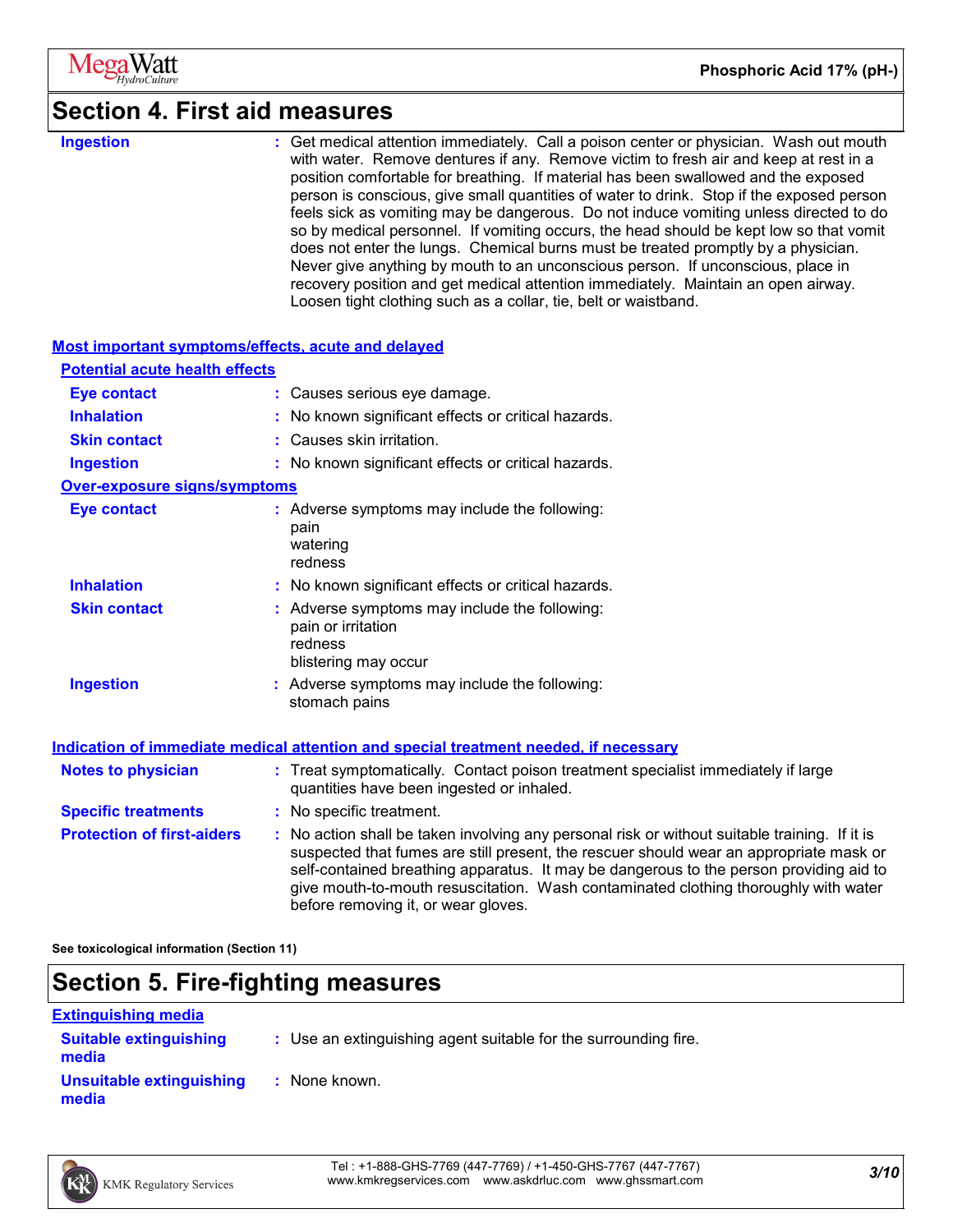

### **Section 5. Fire-fighting measures**

| <b>Specific hazards arising</b><br>from the chemical     | No specific fire or explosion hazard.                                                                                                                                    |
|----------------------------------------------------------|--------------------------------------------------------------------------------------------------------------------------------------------------------------------------|
| <b>Hazardous thermal</b><br>decomposition products       | Decomposition products may include the following materials:<br>phosphorus oxides                                                                                         |
| <b>Special protective actions</b><br>for fire-fighters   | No special measures are required.                                                                                                                                        |
| <b>Special protective</b><br>equipment for fire-fighters | : Fire-fighters should wear appropriate protective equipment and self-contained breathing<br>apparatus (SCBA) with a full face-piece operated in positive pressure mode. |
|                                                          |                                                                                                                                                                          |

#### **Section 6. Accidental release measures**

**Personal precautions, protective equipment and emergency procedures**

| For non-emergency<br>personnel   |    | : No action shall be taken involving any personal risk or without suitable training.<br>Evacuate surrounding areas. Keep unnecessary and unprotected personnel from<br>entering. Do not touch or walk through spilled material. Do not breathe vapor or mist.<br>Provide adequate ventilation. Wear appropriate respirator when ventilation is<br>inadequate. Put on appropriate personal protective equipment. |
|----------------------------------|----|-----------------------------------------------------------------------------------------------------------------------------------------------------------------------------------------------------------------------------------------------------------------------------------------------------------------------------------------------------------------------------------------------------------------|
| For emergency responders         | п. | If specialized clothing is required to deal with the spillage, take note of any information in<br>Section 8 on suitable and unsuitable materials. See also the information in "For non-<br>emergency personnel".                                                                                                                                                                                                |
| <b>Environmental precautions</b> |    | : Avoid dispersal of spilled material and runoff and contact with soil, waterways, drains<br>and sewers. Inform the relevant authorities if the product has caused environmental<br>pollution (sewers, waterways, soil or air).                                                                                                                                                                                 |

#### **Methods and materials for containment and cleaning up**

| <b>Small spill</b> | : Stop leak if without risk. Move containers from spill area. Dilute with water and mop up<br>if water-soluble. Alternatively, or if water-insoluble, absorb with an inert dry material and<br>place in an appropriate waste disposal container. Dispose of via a licensed waste<br>disposal contractor.                                                                                                                                                                                                                                                                                                                                                                                                     |
|--------------------|--------------------------------------------------------------------------------------------------------------------------------------------------------------------------------------------------------------------------------------------------------------------------------------------------------------------------------------------------------------------------------------------------------------------------------------------------------------------------------------------------------------------------------------------------------------------------------------------------------------------------------------------------------------------------------------------------------------|
| <b>Large spill</b> | : Stop leak if without risk. Move containers from spill area. Approach release from<br>upwind. Prevent entry into sewers, water courses, basements or confined areas. Wash<br>spillages into an effluent treatment plant or proceed as follows. Contain and collect<br>spillage with non-combustible, absorbent material e.g. sand, earth, vermiculite or<br>diatomaceous earth and place in container for disposal according to local regulations<br>(see Section 13). Dispose of via a licensed waste disposal contractor. Contaminated<br>absorbent material may pose the same hazard as the spilled product. Note: see<br>Section 1 for emergency contact information and Section 13 for waste disposal. |

# **Section 7. Handling and storage**

| <b>Precautions for safe handling</b>             |                                                                                                                                                                                                                                                                                                                                                                                                                                                                                                                                      |
|--------------------------------------------------|--------------------------------------------------------------------------------------------------------------------------------------------------------------------------------------------------------------------------------------------------------------------------------------------------------------------------------------------------------------------------------------------------------------------------------------------------------------------------------------------------------------------------------------|
| <b>Protective measures</b>                       | : Put on appropriate personal protective equipment (see Section 8). Do not get in eyes or<br>on skin or clothing. Do not breathe vapor or mist. Do not ingest. If during normal use<br>the material presents a respiratory hazard, use only with adequate ventilation or wear<br>appropriate respirator. Keep in the original container or an approved alternative made<br>from a compatible material, kept tightly closed when not in use. Empty containers retain<br>product residue and can be hazardous. Do not reuse container. |
| <b>Advice on general</b><br>occupational hygiene | : Eating, drinking and smoking should be prohibited in areas where this material is<br>handled, stored and processed. Workers should wash hands and face before eating,<br>drinking and smoking. See also Section 8 for additional information on hygiene<br>measures.                                                                                                                                                                                                                                                               |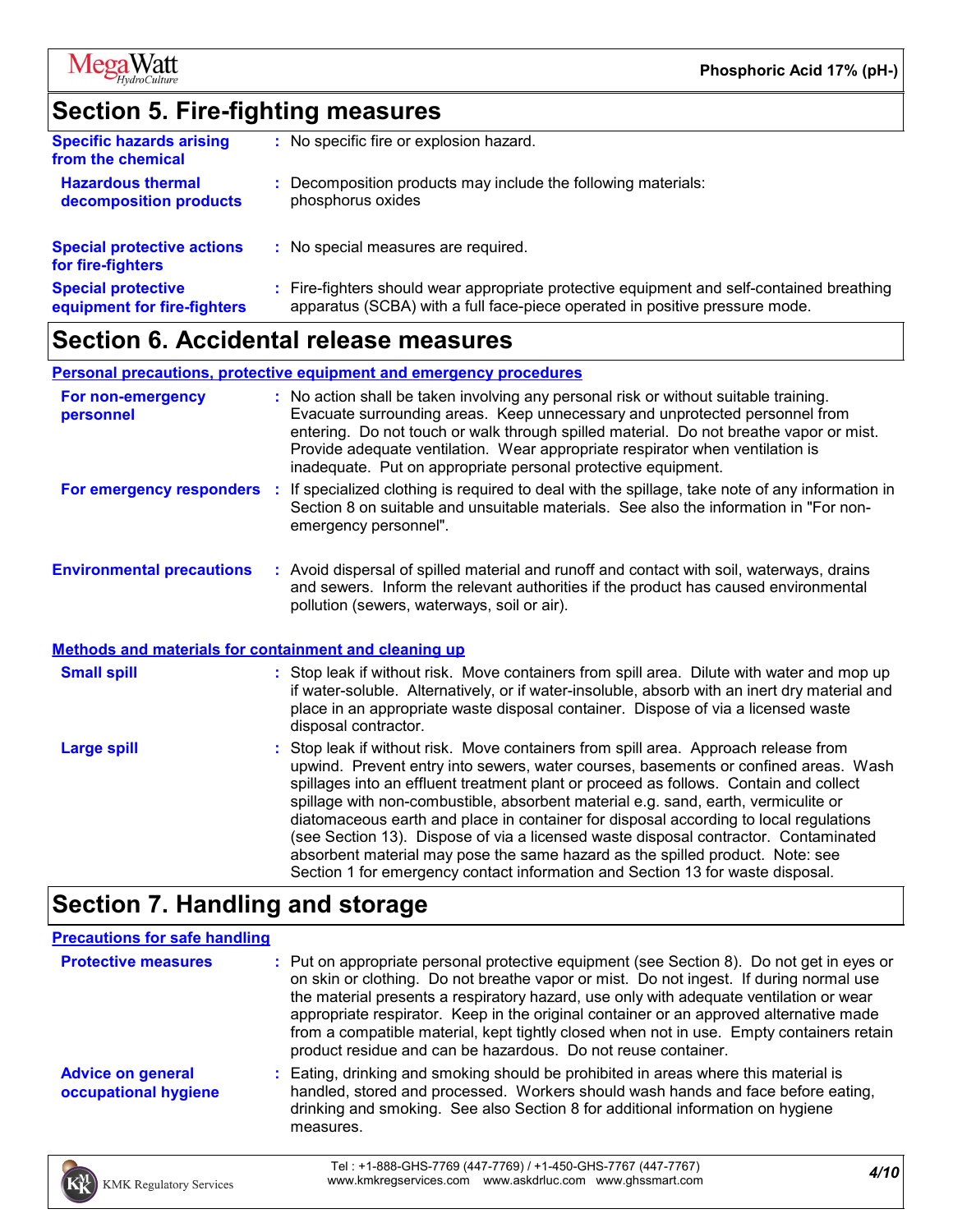

# **Section 7. Handling and storage**

|                          | <b>Conditions for safe storage, :</b> Store in accordance with local regulations. Store in original container protected from |
|--------------------------|------------------------------------------------------------------------------------------------------------------------------|
| including any            | direct sunlight in a dry, cool and well-ventilated area, away from incompatible materials                                    |
| <b>incompatibilities</b> | (see Section 10) and food and drink. Store locked up. Keep container tightly closed                                          |
|                          | and sealed until ready for use. Containers that have been opened must be carefully                                           |
|                          | resealed and kept upright to prevent leakage. Do not store in unlabeled containers.                                          |
|                          | Use appropriate containment to avoid environmental contamination.                                                            |

### **Section 8. Exposure controls/personal protection**

#### **Control parameters**

| <b>Occupational exposure limits</b> |                                                                            | TWA (8 hours) |               | STEL (15 mins) |                          | <b>Ceiling</b> |  |  |                                                     |                  |
|-------------------------------------|----------------------------------------------------------------------------|---------------|---------------|----------------|--------------------------|----------------|--|--|-----------------------------------------------------|------------------|
| Ingredient                          | List name                                                                  | ppm           | $mg/m3$ Other |                | ppm                      |                |  |  | mg/m <sup>3</sup> Other ppm mg/m <sup>3</sup> Other | <b>Notations</b> |
| Phosphoric acid                     | US ACGIH 4/2014<br>AB 4/2009<br><b>BC 7/2013</b><br>ON 1/2013<br>QC 1/2014 |               |               |                | $\overline{\phantom{0}}$ | ر,             |  |  |                                                     | [3]              |

[3]Skin sensitization

| <b>Appropriate engineering</b><br><b>controls</b> | : If user operations generate dust, fumes, gas, vapor or mist, use process enclosures,<br>local exhaust ventilation or other engineering controls to keep worker exposure to<br>airborne contaminants below any recommended or statutory limits.                                                                                                                                                                                                                                                                                                                                                                       |
|---------------------------------------------------|------------------------------------------------------------------------------------------------------------------------------------------------------------------------------------------------------------------------------------------------------------------------------------------------------------------------------------------------------------------------------------------------------------------------------------------------------------------------------------------------------------------------------------------------------------------------------------------------------------------------|
| <b>Environmental exposure</b><br><b>controls</b>  | : Emissions from ventilation or work process equipment should be checked to ensure<br>they comply with the requirements of environmental protection legislation.                                                                                                                                                                                                                                                                                                                                                                                                                                                       |
| <b>Individual protection measures</b>             |                                                                                                                                                                                                                                                                                                                                                                                                                                                                                                                                                                                                                        |
| <b>Hygiene measures</b>                           | : Wash hands, forearms and face thoroughly after handling chemical products, before<br>eating, smoking and using the lavatory and at the end of the working period.<br>Appropriate techniques should be used to remove potentially contaminated clothing.<br>Wash contaminated clothing before reusing. Ensure that eyewash stations and safety<br>showers are close to the workstation location.                                                                                                                                                                                                                      |
| <b>Eye/face protection</b>                        | : Safety eyewear complying with an approved standard should be used when a risk<br>assessment indicates this is necessary to avoid exposure to liquid splashes, mists,<br>gases or dusts. If contact is possible, the following protection should be worn, unless<br>the assessment indicates a higher degree of protection: chemical splash goggles and/<br>or face shield. If inhalation hazards exist, a full-face respirator may be required instead.                                                                                                                                                              |
| <b>Skin protection</b>                            |                                                                                                                                                                                                                                                                                                                                                                                                                                                                                                                                                                                                                        |
| <b>Hand protection</b>                            | : Chemical-resistant, impervious gloves complying with an approved standard should be<br>worn at all times when handling chemical products if a risk assessment indicates this is<br>necessary. Considering the parameters specified by the glove manufacturer, check<br>during use that the gloves are still retaining their protective properties. It should be<br>noted that the time to breakthrough for any glove material may be different for different<br>glove manufacturers. In the case of mixtures, consisting of several substances, the<br>protection time of the gloves cannot be accurately estimated. |
| <b>Body protection</b>                            | : Personal protective equipment for the body should be selected based on the task being<br>performed and the risks involved and should be approved by a specialist before<br>handling this product.                                                                                                                                                                                                                                                                                                                                                                                                                    |
| <b>Other skin protection</b>                      | : Appropriate footwear and any additional skin protection measures should be selected<br>based on the task being performed and the risks involved and should be approved by a<br>specialist before handling this product.                                                                                                                                                                                                                                                                                                                                                                                              |

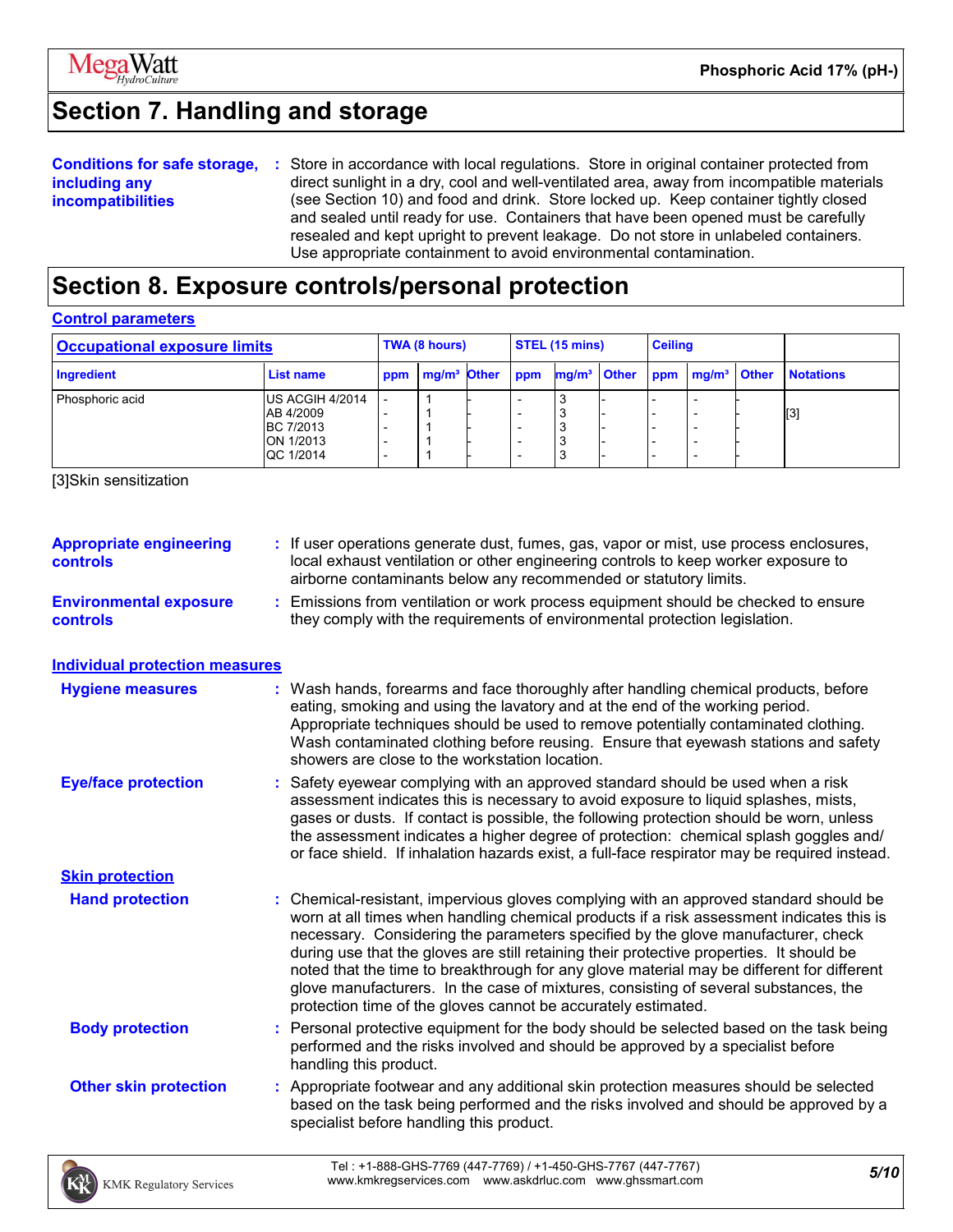

#### **Section 8. Exposure controls/personal protection**

Use a properly fitted, air-purifying or supplied air respirator complying with an approved standard if a risk assessment indicates this is necessary. Respirator selection must be based on known or anticipated exposure levels, the hazards of the product and the safe working limits of the selected respirator.

### **Section 9. Physical and chemical properties**

| <b>Appearance</b>                                      |    |                |
|--------------------------------------------------------|----|----------------|
| <b>Physical state</b>                                  | t  | Liquid.        |
| Color                                                  |    | Not available. |
| Odor                                                   | Ì  | Not available. |
| <b>Odor threshold</b>                                  | t  | Not available. |
| рH                                                     | t  | Not available. |
| <b>Melting point</b>                                   |    | Not available. |
| <b>Boiling point</b>                                   |    | Not available. |
| <b>Flash point</b>                                     |    | Not available. |
| <b>Evaporation rate</b>                                | t  | Not available. |
| <b>Flammability (solid, gas)</b>                       |    | Not available. |
| <b>Lower and upper explosive</b><br>(flammable) limits | t  | Not available. |
| <b>Vapor pressure</b>                                  |    | Not available. |
| <b>Vapor density</b>                                   |    | Not available. |
| <b>Relative density</b>                                | Ì  | Not available. |
| <b>Solubility in water</b>                             | t  | Not available. |
| <b>Partition coefficient: n-</b><br>octanol/water      |    | Not available. |
| <b>Auto-ignition temperature</b>                       | ÷  | Not available. |
| <b>Decomposition temperature</b>                       | ÷. | Not available. |
| <b>Viscosity</b>                                       |    | Not available. |

### **Section 10. Stability and reactivity**

| <b>Reactivity</b>                                   | : No specific test data related to reactivity available for this product or its ingredients.              |
|-----------------------------------------------------|-----------------------------------------------------------------------------------------------------------|
| <b>Chemical stability</b>                           | : The product is stable.                                                                                  |
| <b>Possibility of hazardous</b><br><b>reactions</b> | : Under normal conditions of storage and use, hazardous reactions will not occur.                         |
| <b>Conditions to avoid</b>                          | : No specific data.                                                                                       |
| <b>Incompatible materials</b>                       | : Reactive or incompatible with the following materials: metals and alkalis.                              |
| <b>Hazardous decomposition</b><br>products          | : Under normal conditions of storage and use, hazardous decomposition products should<br>not be produced. |



**Respiratory protection :**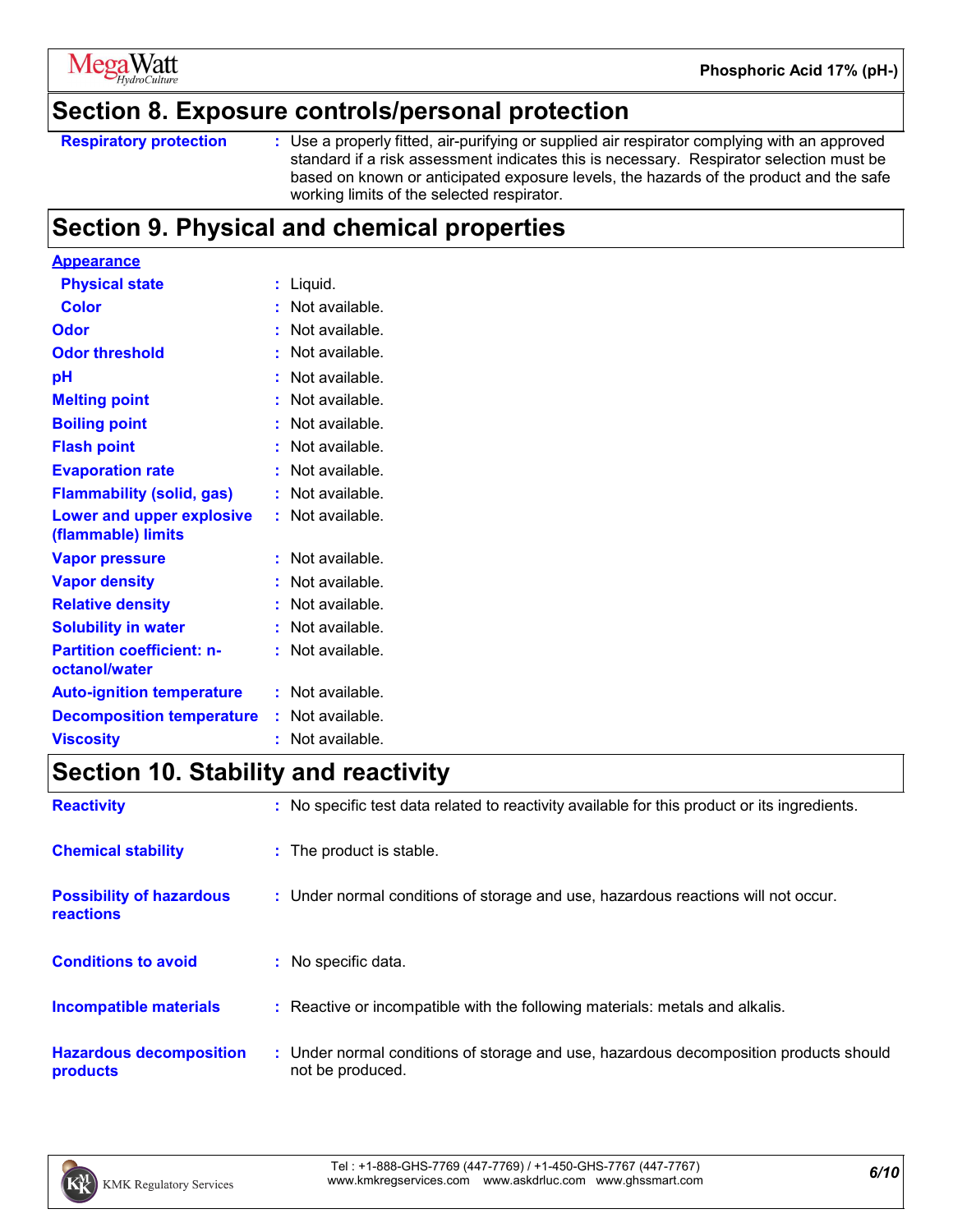

### **Section 11. Toxicological information**

#### **Information on toxicological effects**

#### **Acute toxicity**

| <b>Product/ingredient name</b>                            | <b>Result</b>                                                                                                                        | <b>Species</b> | <b>Dose</b> | <b>Exposure</b> |
|-----------------------------------------------------------|--------------------------------------------------------------------------------------------------------------------------------------|----------------|-------------|-----------------|
| Phosphoric acid                                           | LD50 Oral                                                                                                                            | Rat            | 1.25 g/kg   |                 |
| <b>Irritation/Corrosion</b>                               |                                                                                                                                      |                |             |                 |
| There is no data available.                               |                                                                                                                                      |                |             |                 |
| <b>Sensitization</b>                                      |                                                                                                                                      |                |             |                 |
| There is no data available.                               |                                                                                                                                      |                |             |                 |
| <b>Mutagenicity</b>                                       |                                                                                                                                      |                |             |                 |
| There is no data available.                               |                                                                                                                                      |                |             |                 |
| <b>Carcinogenicity</b>                                    |                                                                                                                                      |                |             |                 |
| There is no data available.                               |                                                                                                                                      |                |             |                 |
| <b>Reproductive toxicity</b>                              |                                                                                                                                      |                |             |                 |
| There is no data available.                               |                                                                                                                                      |                |             |                 |
| <b>Teratogenicity</b>                                     |                                                                                                                                      |                |             |                 |
| There is no data available.                               |                                                                                                                                      |                |             |                 |
| <b>Specific target organ toxicity (single exposure)</b>   |                                                                                                                                      |                |             |                 |
| There is no data available.                               |                                                                                                                                      |                |             |                 |
| <b>Specific target organ toxicity (repeated exposure)</b> |                                                                                                                                      |                |             |                 |
| There is no data available.                               |                                                                                                                                      |                |             |                 |
| <b>Aspiration hazard</b>                                  |                                                                                                                                      |                |             |                 |
| There is no data available.                               |                                                                                                                                      |                |             |                 |
| <b>Information on the likely</b><br>routes of exposure    | : Not available.                                                                                                                     |                |             |                 |
| <b>Potential acute health effects</b>                     |                                                                                                                                      |                |             |                 |
| <b>Eye contact</b>                                        | : Causes serious eye damage.                                                                                                         |                |             |                 |
| <b>Inhalation</b>                                         | No known significant effects or critical hazards.                                                                                    |                |             |                 |
| <b>Skin contact</b>                                       | Causes skin irritation.                                                                                                              |                |             |                 |
| <b>Ingestion</b>                                          | : No known significant effects or critical hazards.                                                                                  |                |             |                 |
|                                                           |                                                                                                                                      |                |             |                 |
|                                                           | <b>Symptoms related to the physical, chemical and toxicological characteristics</b><br>: Adverse symptoms may include the following: |                |             |                 |
| <b>Eye contact</b>                                        | pain<br>watering                                                                                                                     |                |             |                 |
|                                                           | redness                                                                                                                              |                |             |                 |
| <b>Inhalation</b>                                         | No known significant effects or critical hazards.                                                                                    |                |             |                 |
| <b>Skin contact</b>                                       | : Adverse symptoms may include the following:                                                                                        |                |             |                 |
|                                                           | pain or irritation                                                                                                                   |                |             |                 |
|                                                           | redness<br>blistering may occur                                                                                                      |                |             |                 |
| <b>Ingestion</b>                                          | : Adverse symptoms may include the following:                                                                                        |                |             |                 |
|                                                           | stomach pains                                                                                                                        |                |             |                 |

#### **Delayed and immediate effects and also chronic effects from short and long term exposure**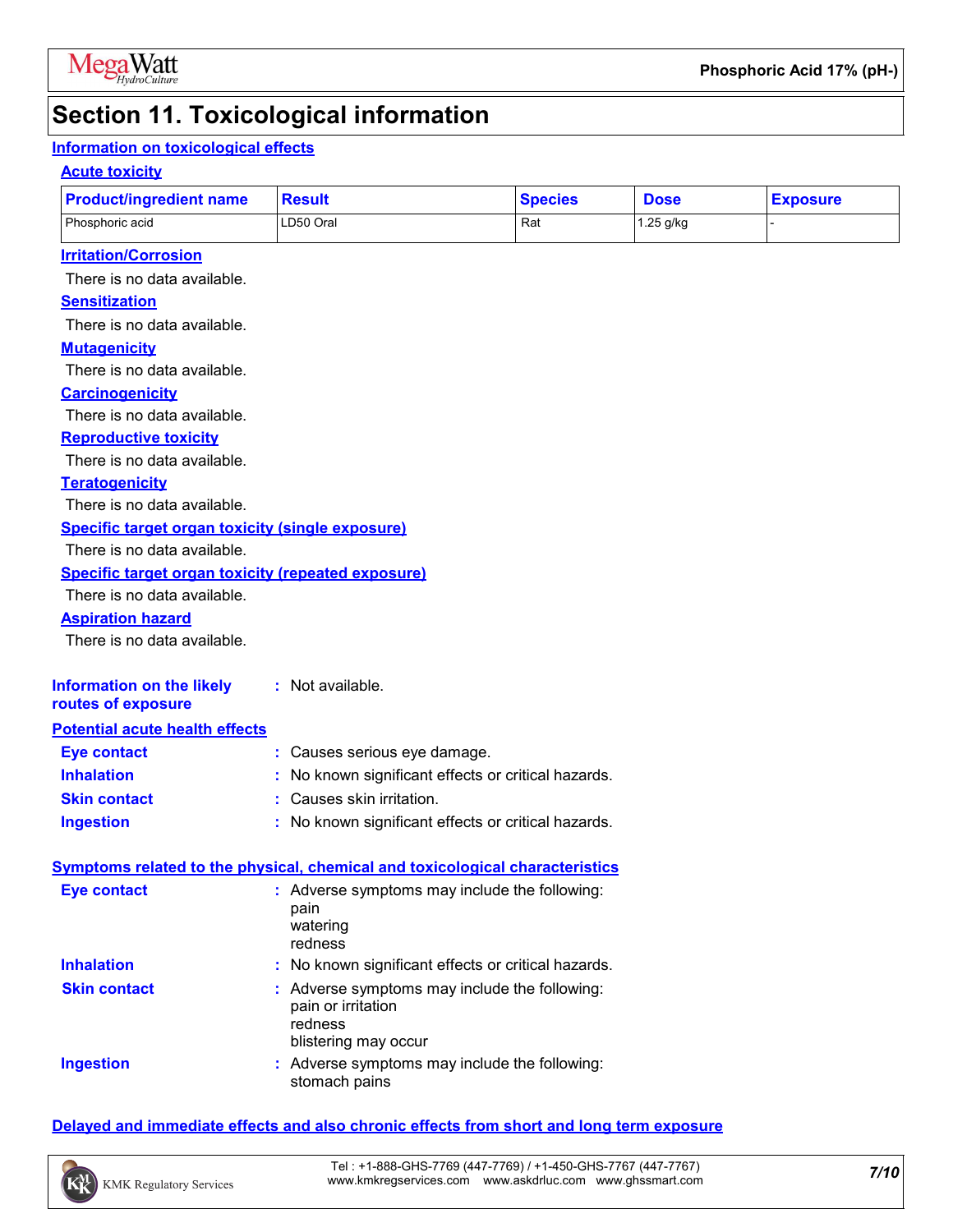

# **Section 11. Toxicological information**

| <b>Short term exposure</b>                   |                                                     |
|----------------------------------------------|-----------------------------------------------------|
| <b>Potential immediate</b><br><b>effects</b> | : No known significant effects or critical hazards. |
| <b>Potential delayed effects</b>             | : No known significant effects or critical hazards. |
| <b>Long term exposure</b>                    |                                                     |
| <b>Potential immediate</b><br><b>effects</b> | : No known significant effects or critical hazards. |
| <b>Potential delayed effects</b>             | : No known significant effects or critical hazards. |
| <b>Potential chronic health effects</b>      |                                                     |
| <b>General</b>                               | : No known significant effects or critical hazards. |
| <b>Carcinogenicity</b>                       | : No known significant effects or critical hazards. |
| <b>Mutagenicity</b>                          | : No known significant effects or critical hazards. |
| <b>Teratogenicity</b>                        | : No known significant effects or critical hazards. |
| <b>Developmental effects</b>                 | : No known significant effects or critical hazards. |
| <b>Fertility effects</b>                     | : No known significant effects or critical hazards. |
|                                              |                                                     |

#### **Numerical measures of toxicity**

**Acute toxicity estimates**

There is no data available.

### **Section 12. Ecological information**

#### **Toxicity**

| <b>Product/ingredient name</b> | <b>Result</b>                  | <b>Species</b>                    | <b>Exposure</b> |
|--------------------------------|--------------------------------|-----------------------------------|-----------------|
| Phosphoric acid                | Acute LC50 138 ppm Fresh water | l Fish - Gambusia affinis - Adult | 96 hours        |

#### **Persistence and degradability**

There is no data available.

#### **Bioaccumulative potential**

There is no data available.

**Mobility in soil**

**Soil/water partition coefficient (KOC)**

**:** Not available.

**Other adverse effects** : No known significant effects or critical hazards.

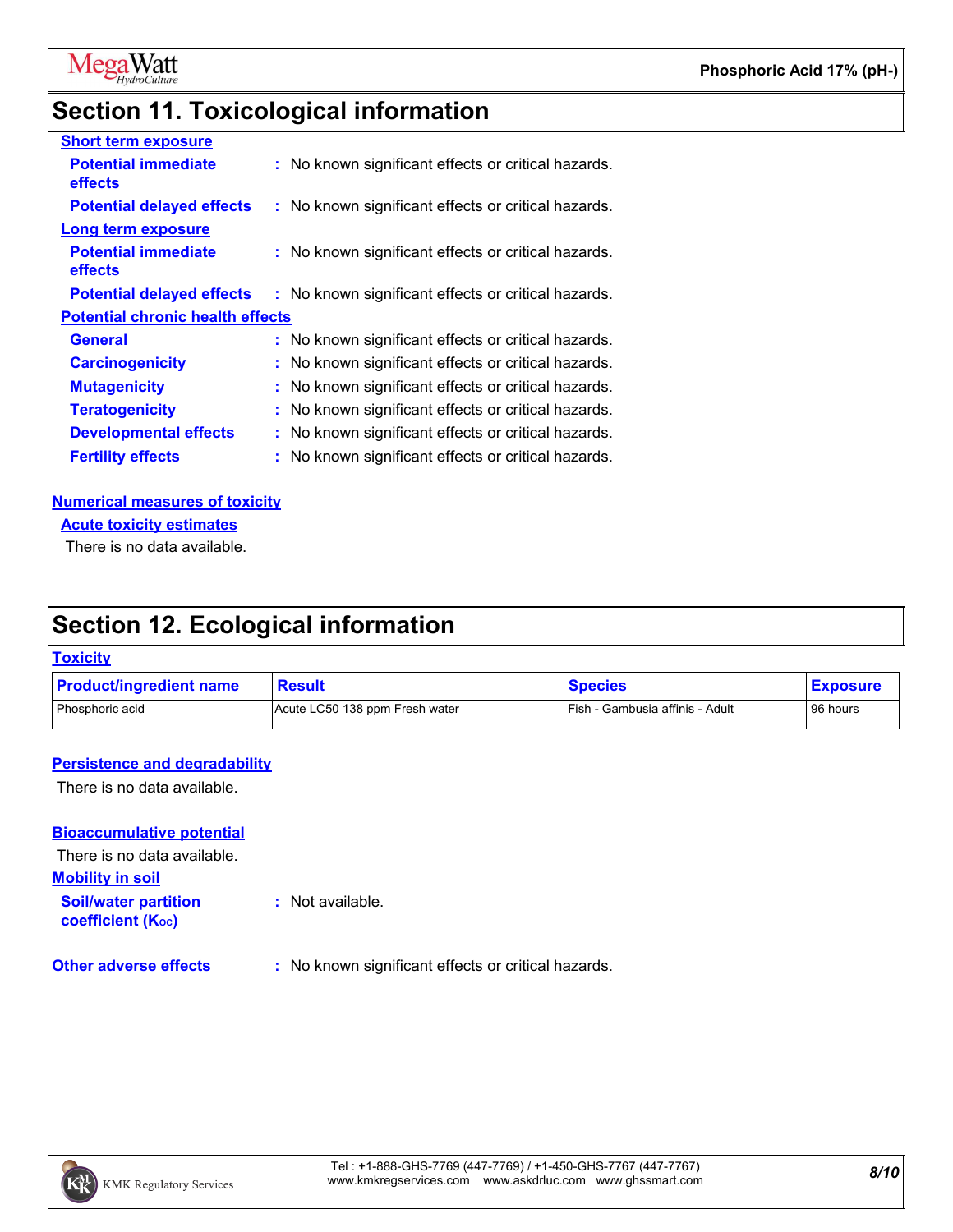

### **Section 13. Disposal considerations**

**Disposal methods :**

The generation of waste should be avoided or minimized wherever possible. Disposal of this product, solutions and any by-products should comply with the requirements of environmental protection and waste disposal legislation and any regional local authority requirements. Dispose of surplus and non-recyclable products via a licensed waste disposal contractor. Waste should not be disposed of untreated to the sewer unless fully compliant with the requirements of all authorities with jurisdiction. Waste packaging should be recycled. Incineration or landfill should only be considered when recycling is not feasible. This material and its container must be disposed of in a safe way. Care should be taken when handling empty containers that have not been cleaned or rinsed out. Empty containers or liners may retain some product residues. Avoid dispersal of spilled material and runoff and contact with soil, waterways, drains and sewers.

### **Section 14. Transport information**

|                                      | <b>TDG</b>                                                                                                                            | <b>IMDG</b>               | <b>IATA</b>               |
|--------------------------------------|---------------------------------------------------------------------------------------------------------------------------------------|---------------------------|---------------------------|
| <b>UN number</b>                     | <b>UN1805</b>                                                                                                                         | <b>UN1805</b>             | <b>UN1805</b>             |
| <b>UN proper</b><br>shipping name    | PHOSPHORIC ACID, SOLUTION                                                                                                             | PHOSPHORIC ACID, SOLUTION | PHOSPHORIC ACID, SOLUTION |
| <b>Transport</b><br>hazard class(es) | 8                                                                                                                                     | 8                         | 8                         |
| <b>Packing group</b>                 | $\mathbf{III}$                                                                                                                        | III                       | $\mathbf{III}$            |
| <b>Environmental</b><br>hazards      | No.                                                                                                                                   | No.                       | No.                       |
| <b>Additional</b><br>information     | Product classified as per the following<br>sections of the Transportation of<br>Dangerous Goods Regulations: 2.40-2.<br>42 (Class 8). |                           |                           |

**AERG :** 154

**Special precautions for user Transport within user's premises:** always transport in closed containers that are **:** upright and secure. Ensure that persons transporting the product know what to do in the event of an accident or spillage.

**Transport in bulk according :** Not available. **to Annex II of MARPOL 73/78 and the IBC Code**

### **Section 15. Regulatory information**

#### **Canadian lists**

| <b>Canadian NPRI</b>         |  |
|------------------------------|--|
| <b>CEPA Toxic substances</b> |  |
| <b>Canada inventory</b>      |  |
| <b>International lists</b>   |  |

- **:** The following components are listed: Phosphoric acid **:** None of the components are listed.
- 
- 
- **National inventory**
- **EXALL COMPOON EXEL IS ADDETED STAIL COMPOONLY 2015 COMPOON <b>CONS** 2016 COMPOON **CONS** 2016 COMPOON **CONS** 2016 COMPOON